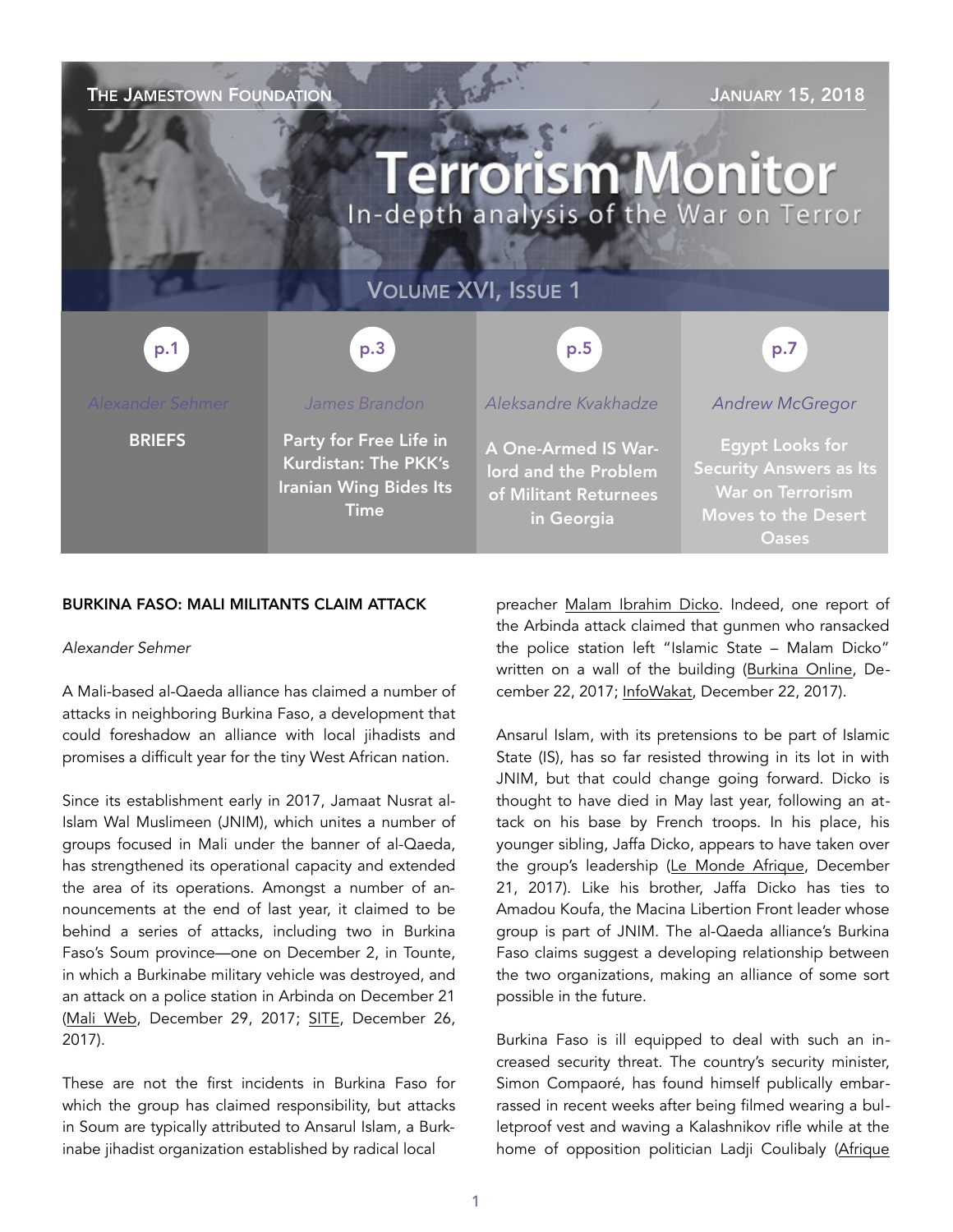[Sur 7,](https://www.afrique-sur7.fr/377107-burkina-faso-une-plainte-annoncee-contre-simon-compaore) November 16, 2017). The incident took place several months ago, but the video, shared on social media, has left the security minister facing possible legal action [\(Le Faso](http://lefaso.net/spip.php?article81331), January 8). Meanwhile, unidentified gunmen again attacked a police station in Soum on January 5 [\(Burkina 24](https://burkina24.com/2018/01/06/burkina-une-attaque-repoussee-dans-le-soum/), January 6).

Compaoré's difficulties are merely a distraction, but one that Burkina Faso can hardly afford when faced with a burgeoning jihadist insurgency. Ansarul Islam's bloodiest attack remains the December 2016 assault on a military base in Nassoumbou—12 soldiers were killed in the attack—while its more recent attacks have been less spectacular. An alliance with JNIM this year could change that, however, leaving Burkina Faso looking set for a difficult year.

# LEBANON: FEEDING THE FIGHT ACROSS THE BOR-DER

#### *Alexander Sehmer*

An Islamist militant leader has left Lebanon's Ain al-Hilweh refugee camp near the city of Sidon to join fighters in Syria, offering some small reprieve to residents in a camp that has several times been the scene of violence by extremist groups.

Palestinian militant Bilal Badr, the leader of the al-Shabab al-Muslim group, made his departure from Ain al-Hilweh public in a statement shared on social media at the beginning of the year ([Daily Star](https://www.dailystar.com.lb/News/Lebanon-News/2018/Jan-03/432248-badr-says-in-syria-after-fleeing-ain-al-hilweh.ashx) [Lebanon], January 3). The statement was intended to thank supporters for helping his wife, who was briefly detained in the camp after he left, but in it he announced that he had traveled to Syria, "the land of jihad and glory" ([Daily](https://www.dailystar.com.lb/News/Lebanon-News/2018/Jan-01/432109-wife-of-bilal-badr-briefly-detained.ashx)  [Star](https://www.dailystar.com.lb/News/Lebanon-News/2018/Jan-01/432109-wife-of-bilal-badr-briefly-detained.ashx) (Lebanon], January 2; [Haaretz](https://www.haaretz.com/middle-east-news/syria/1.832623), January 2).

He is likely now in Idlib province, where Syrian government forces, backed by Russian air power, are attempting to recapture territory from insurgents, including the jihadist alliance Hayat Tahrir al-Sham, with which Badr's group has links.

Badr's al-Shabab al-Muslim, which includes some of the remaining members of Palestinian Islamist groups Fatah al-Islam and Jund al-Sham, is one of a number of militant outfits operating in Ain al-Hilweh. It gained attention in August last year when its fighters clashed with Lebanese security forces and mainstream Palestinian organizations [\(al-Jazeera,](https://www.aljazeera.com/news/2017/08/deadly-clashes-grip-ain-al-hilweh-refugee-camp-170823200622591.html) August 23, 2017).

The largest of Lebanon's 12 refugee camps, Ain al-Hilweh is a hotspot for radicalization. Local Islamists have been connected to the attempted suicide bombing last January of a café in Beirut that was thwarted by the security services ([Arab News](http://www.arabnews.com/node/1042566/middle-east), January 21, 2017; [al-](https://english.alarabiya.net/en/News/middle-east/2017/01/22/Lebanon-foils-bomber-in-busy-Beirut-s-Hamra.html)[Arabiya,](https://english.alarabiya.net/en/News/middle-east/2017/01/22/Lebanon-foils-bomber-in-busy-Beirut-s-Hamra.html) January 22, 2017). So too the hard-line cleric Ahmad al-Assir, imprisoned and sentenced to death in connection with attacks in 2013 on the military in Sidon, remains influential, even from his prison cell. Some of his followers have also left the camp in order to travel to Syria ([Daily Star](https://www.dailystar.com.lb/News/Lebanon-News/2017/Dec-29/431932-four-militants-flee-ain-al-hilweh-for-syrian-border.ashx) [Lebanon], December 29, 2017).

The cross-border traffic has been far from one-way, nor has it been, by any stretch, restricted to fighters. Swollen by those fleeing the Syrian conflict, Ain al-Hinweh's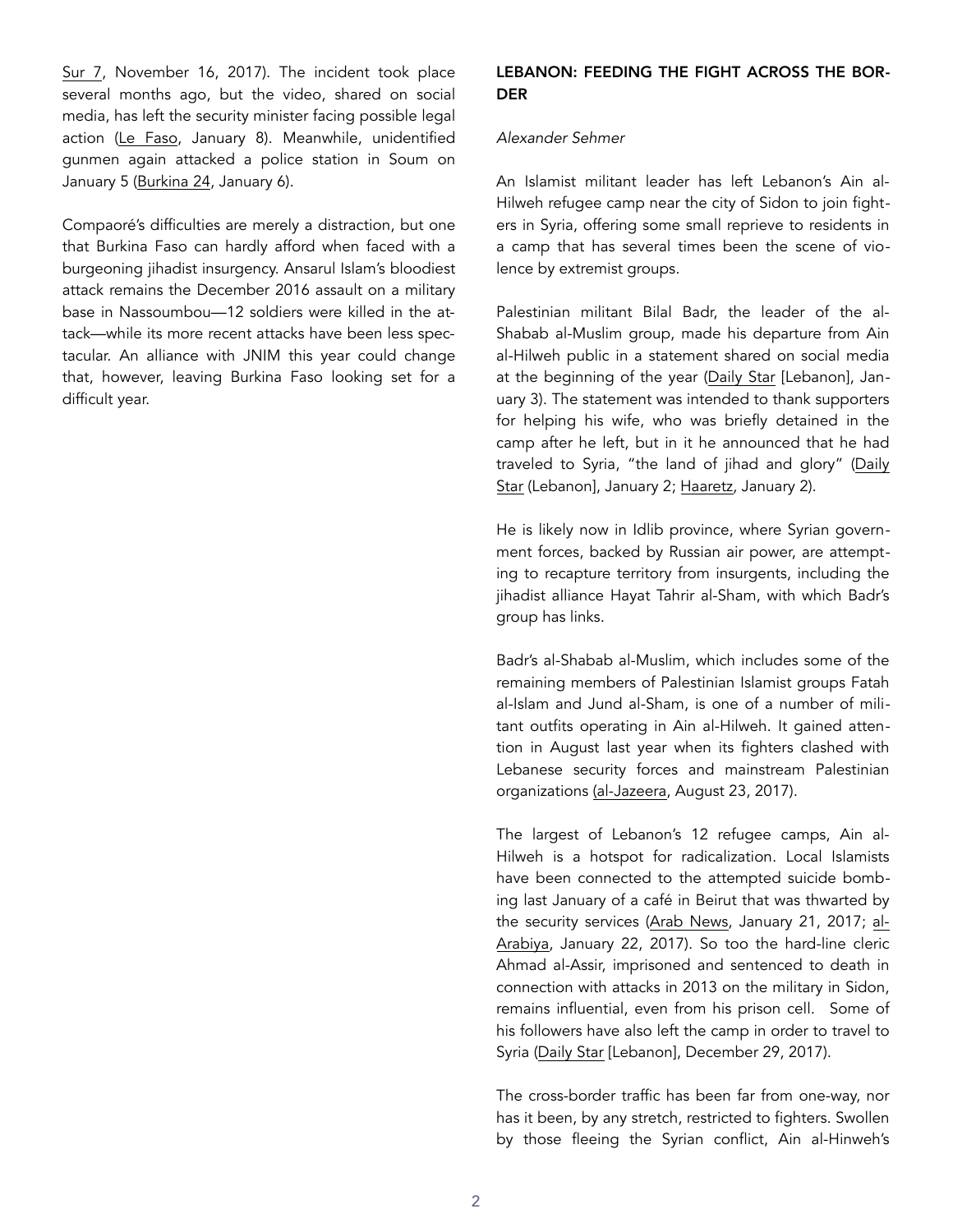population is thought to have grown from 70,000 to 120,000 people since the fighting started [\(MEMO](https://www.middleeastmonitor.com/20170409-palestinians-killed-in-armed-violence-in-lebanons-ain-al-hilweh-refugee-camp/), April 9, 2017). Such movement raises infiltration concerns, but security has grown tighter.

# Party for Free Life in Kurdistan: The PKK's Iranian Wing Bides Its Time

#### *James Brandon*

In response to Iraqi Kurdistan's referendum on independence in early October, members of Iran's Kurdish minority—an estimated population of six to eight million people—held widespread public celebrations, including in the mainly Kurdish Iranian cities of Baneh, Mahabad and Sanandaj ([Kurdistan24](http://www.kurdistan24.net/en/news/8ff3ad1e-ebe9-48ed-a6b5-c6841f21258d), September 25). The Iranian government largely avoided a direct crackdown on this uncommon public demonstration of pan-Kurdish feeling, likely for fear of aggravating the situation. However, in a rare display of unity between President Hassan Rouhani and hardliners, Iran backed the Iraqi government's diplomatic and military move against Iraqi Kurdistan. This led to the Iraq army and IRGC-backed Shia militias rapidly recapturing most territories gained by Iraq's Kurds since 2003. Iraqi Kurdish leaders subsequently agreed to significant and humiliating curbs on their autonomy, dealing a dramatic blow to Kurdish separatist aspirations across the region, including in Iran. This action by Tehran —as intended—rapidly deflated Iranian Kurds, and pro-Kurdish demonstrations in Iran quickly tailed off.

These developments—in early January, the Kurdish demonstrations have since been followed by economically triggered protests in Persian areas of Iran that spread into Kurdish districts—reflect Tehran's enduring concern that Iranian Kurds, who make up around 10 percent of the country's population, could demand greater autonomy for themselves. Kurdish nationalism in Iran has in recent decades been subdued in comparison to Iraq, Syria and Turkey. This is partially due to demographics. Kurds in Iran represent a relatively smaller part of the total population, which mitigates against a successful insurgency.

However, some indicators suggest that, despite Tehran's recent success in containing Kurdish separatist feeling to date, Iran's Kurdish community may become more restive in the coming years. Key potential accelerants include rising Kurdish national feeling across the region, especially given the high-profile success of People's Protection Units (YPG) in carving out a self-governing re-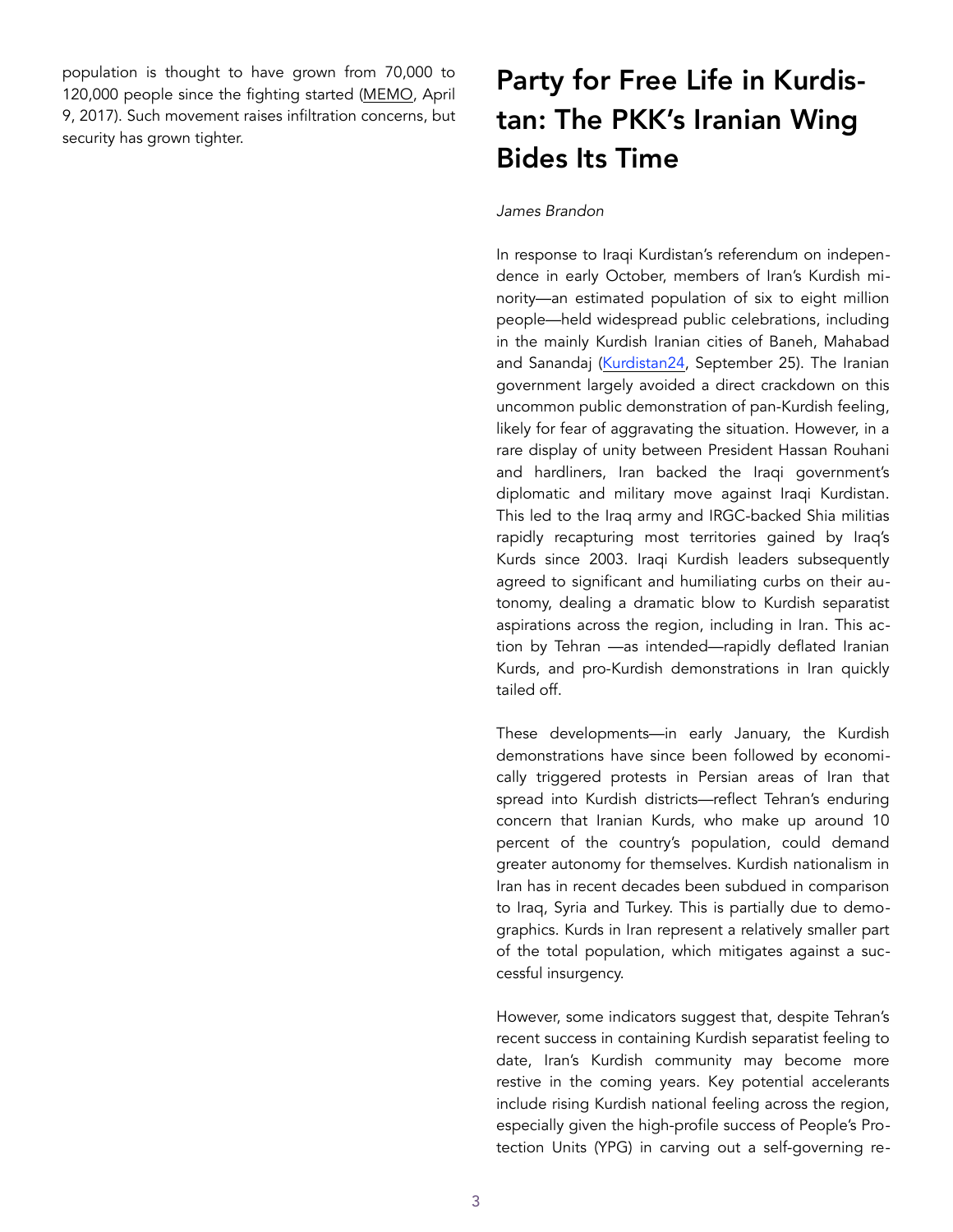gion in northeastern Syria. Wider developments, such as the rise of social media activism—in Iranian Kurdistan, as elsewhere, this has allowed isolated activists to transcend national boundaries and evade the state's attempts to control information—has given life to the formerly abstract idea of a transnational Kurdish identity. In this context, the recent trajectory of the largest and most capable Kurdish militant group in Iran, the Party for Free Life in Kurdistan (PJAK), requires a detailed examination.

#### **Structure**

PJAK was founded in the mid-1990s as an independent student-led movement inside Iran. However, it is today part of the People's Congress of Kurdistan (Kongra-Gel). A purported umbrella group for regional Kurdish movements, Kongra-Gel is in practice dominated by the Turkish-Kurdish Kurdistan's Workers Party (PKK). Like the PKK, PJAK is loyal to PKK founder Abdullah Ocalan's Marxist-derived ideology, which it seeks to apply to the Iranian context.

Moreover, the group's central platform is a call for "democratic self-administration," which is derived from Ocalan's principle of "democratic confederalism"—essentially a form of ethnic self-governance. The party also puts a strong emphasis on issues such as cultural rights, ecology and gender equality, and has a female co-chair; priorities like these have greatly helped its Syrian equivalent, the PKK-aligned Democratic Union Party (PYD), gain significant international legitimacy in recent years.

PJAK therefore functions today as the PKK's Iranian wing, although it includes non-Iranian Kurds and its Iranian personnel move between it and both the PKK and the YPG. Like other PKK groups, PJAK is also nominally divided between its military wing, the East Kurdistan Defense Forces (YRK), and its political wing, the East Kurdistan Democratic and Free Society (KODAR). The group likely has one or two thousand fighters, the majority of whom are in Syria and Iraq. As with other PKK branches, the group ostensibly seeks to work with all Iranians, but in practice its membership is almost exclusively Kurdish.

#### Militant Wing

The group's military wing is based in the Mount Qandil area of Iraqi Kurdistan, close to the PKK's camps there.

PJAK's military arm conducted a sporadic low-level insurgent campaign in Iran from the early 2000s to 2011. This killed dozens of Iranian security force members, mainly in hit-and-run operations in and around Kurdishmajority towns such as Urmia and Mariwan, close to the mountainous and porous border with Iraqi Kurdistan. The group, however, declared a ceasefire in 2011, in part because its operations were showing no sign of producing results. Ironically, this occurred shortly before the Arab Spring, which, particularly as a result of the collapse of the Syrian state, created new opportunities for the PKK and its constituent groups.

As the Syrian civil war gained momentum, the PKK and PJAK began to send fighters to Syria. This was stepped up from 2014, as areas held by the YPG came under increased pressure from Free Syrian Army forces, backed by Turkey, and from Islamic State (IS) fighters, most notably at the siege of Kobane. Indications of this came from the YPG's announcement of the death of Iranian Kurdish militant Raman Çalak in the Iraq-Syrian border town of Rebia in April 2015, followed by its announcement of the death of female fighter Leyla Eyranpur, from the Iranian city of Mariwan, at Kobane in June 2015. [1]

However, despite PJAK's increasing involvement in Syria, the group nonetheless abandoned its ceasefire with Iran in 2015, largely in an attempt to capitalize on widespread outrage and protests over the death of a Kurdish women at the hands of the Iranian security forces in Mahabad in May. This led to the group resuming attacks on Iranian troops, which triggered increased violence between PJAK and the Iranian government, peaking in August 2015 with a PJAK attack in Mariwan that reportedly killed 20 members of the Iranian Revolutionary Guard Corps (IRGC). The government responded by executing imprisoned Kurdish activists, including prominent prisoner Behrouz Alkhani ([EKurd.net;](http://ekurd.net/pjak-kills-20-iranian-revolutionary-guards-2015-08-08) August 8, 2015; [Rudaw;](http://www.rudaw.net/english/middleeast/iran/26082015) August 27, 2015).

This heightened activity created fresh divisions between PJAK and its Iranian Kurdish rivals, such as the smaller militant-political group Komala, which warned in September 2015 that PJAK's actions would give Tehran an excuse to "militarize" Kurdish areas ([EKurd,](http://ekurd.net/kurds-warn-clashes-give-excuse-iran-2015-09-15) September 15, 2015). However, such complaints only highlighted PJAK's militant credentials, which were already boosted by its association with the PKK and YPG. Since then, PJAK attacks have continued sporadically. In one of the most notable attacks, for instance, in early November,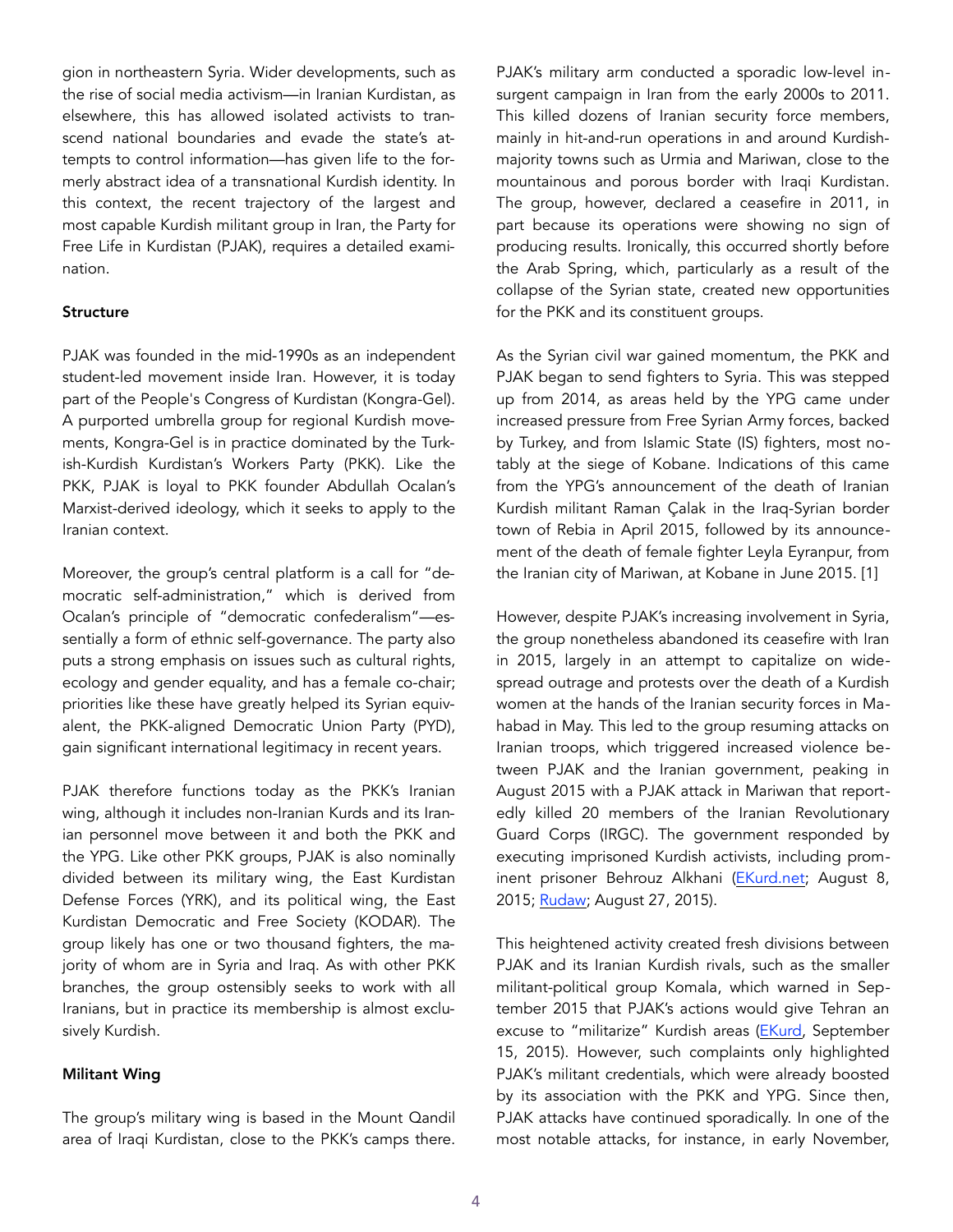the governor of Iran's West Azerbaijan province reported that PJAK fighters killed eight border guards near the Chaldoran border crossing with Turkey ([Press TV,](http://www.presstv.com/Detail/2017/11/03/540888/Iran-West-Azarbaijan-Chaldoran-Alireza-Radfar-border-guards-terrorists) November 3, 2017). The group has also sought to exploit anger at Iran's intervention against Iraqi Kurds. Likewise, it has tried to highlight the Iranian government's allegedly poor response to a series of earthquakes in Iranian Kurdistan, which PJAK's co-chair, Zilan Vejin, said was evidence of Iran not fulfilling its "humanitarian duties." [2]

# Political Wing

Despite PJAK's insurgency, the group's political wing, KODAR, which is based in Europe and Iraq, and operates underground in Iran, has pursued a pragmatic approach toward Tehran. For instance, ahead of the 2017 Iranian elections, KODAR called for a boycott of the presidential vote, rejecting both the conservatives and the reformists. Strikingly, however, the group did not oppose Kurds voting in town and village elections in Kurdish majority regions, on the grounds that previously low Kurdish participation had led to power-hungry "Persians" winning such elections, and then enforcing central government demands in Kurdish areas. [3] The group therefore found itself in the position of tacitly recognizing the Islamic Republic's existence, and even the legitimacy of its elections.

Meanwhile, however, the group has used its militant wing to present itself as defending Iranian Kurds from the regime, notably in response to Iranian Kurdish anger at the security forces' harsh treatment of the "Kolbar," Kurdish smugglers who carry low-value goods across the mountainous Iran-Iraq border. For instance, when Iranian security forces killed two Kurdish "kolbari" on September 4, Iranian Kurds held largely spontaneous protests the same day in the cities of Baneh, Serdest and Mariwan—this event further illustrates the growing power of social media in the area. The following day, in response to the killings and in an attempt to capitalize on public anger, PJAK shot dead two Iranian troops near the border, in what they said was retaliation for the killings—the incident also shows the ability of the group's militants to strike rapidly when needed.

However, in September, in response to continued anger against Iran's treatment of the smugglers, PJAK publicly called on "Kurdish parliamentarians in Iran" to support the rights of these individuals. In this, KODAR's co-chair,

Fûad Bêrîtan, described the government's crackdown on the smugglers as a "political problem" that requires a "political solution." However, he also advised the smugglers to organize self-defense forces against the government, and warned that if Tehran did not respond on the issue, the Kurdish people have "other options," a reference to military force.

PJAK's response to the emotive kolbar issue shows how it seeks to use a combination of non-violent political pressure, including on Kurdish MPs in the Iranian parliament, and military force to win concessions for Iranian Kurds. It aims to enable itself to simultaneously position itself as the most vocal defender of Iranian Kurdish rights, and also as a relatively pragmatic political force that is even willing to somewhat recognize the Iranian parliament's legitimacy. This pragmatic approach likely reflects an assessment that waging a successful insurgency against Iran is all but impossible, and it is also intended to allow the group to win popular grassroots support that could facilitate a more extensive insurgency when conditions allow.

# Future Strategy

PJAK's current strategy combines a number of elements. These include sustaining a low-level and persistent insurgency within Iran, with attacks linked to popular issues that allow the group to build grassroots support. At the same time, however, the group is to some extent willing to engage with Iran's political system, for instance attempting to pressure Kurdish MPs in the Iranian parliament and tactically encouraging greater Kurdish participation in local elections. Meanwhile, PJAK's deployment of significant forces in Syria to support the YPG is intended to support the PKK's wider regional strategy and to allow its fighters to gain military experience.

This suggests that the group is pursuing a long-term strategy, one likely predicated on gradually preparing the ground for a future insurgency while waiting for a suitable opportunity, such as the weakening of the central government. It is similar to the strategy of the PKK and YPG, which for decades avoided attempting an insurgency in Syria, but then moved swiftly and effectively to exploit the breakdown in governmental control there in 2012-4.

Since the outbreak of protests in Iran on December 28, 2017, PJAK's response has been muted. On December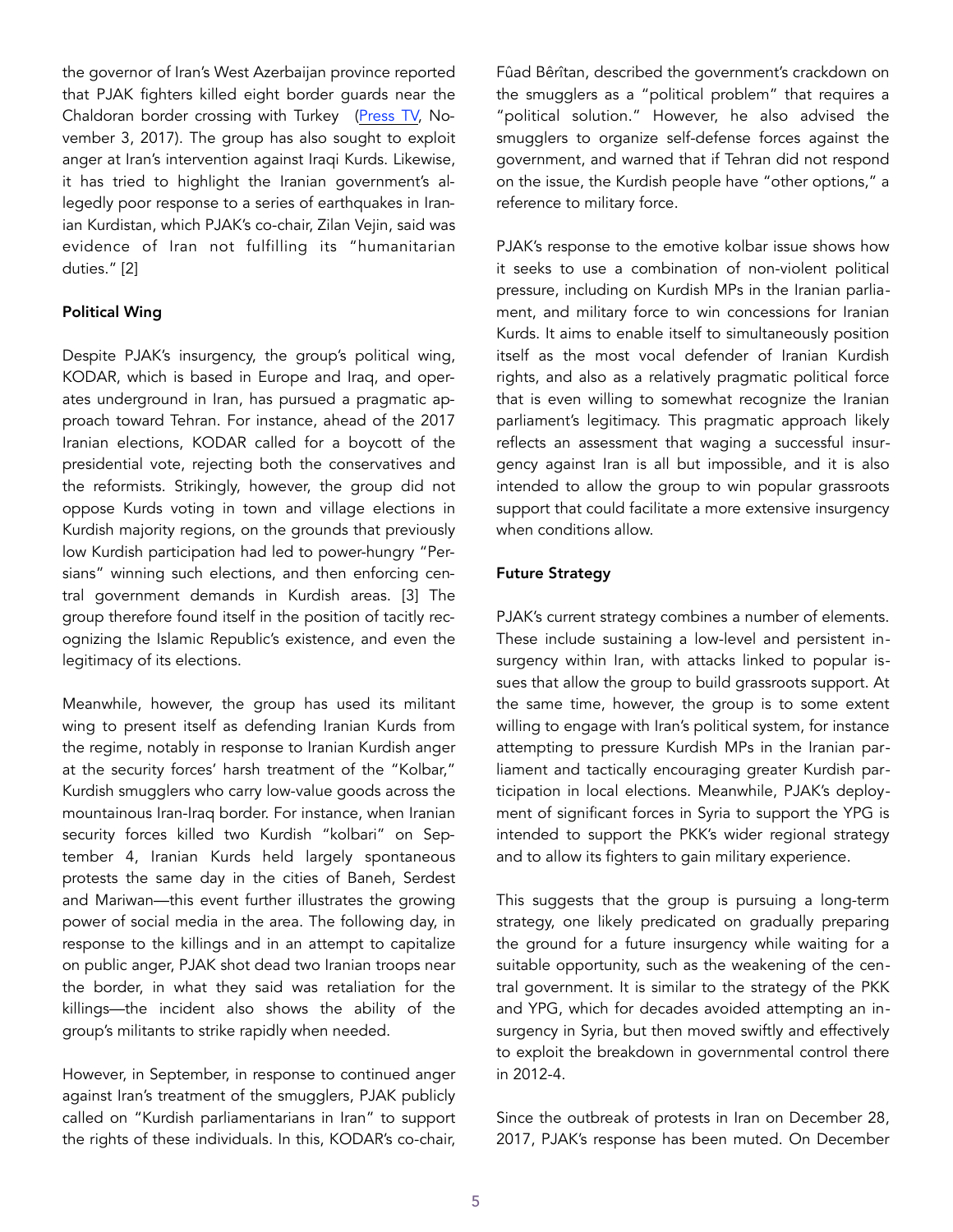31, the group issued its only statement on the demonstrations to date, noting cautiously that these "have the potential to lead to great changes. They could lead to a democratic transformation for the whole of Iran" [\(ANF,](https://anfenglish.com/kurdistan/pjak-calls-on-peoples-of-iran-to-fight-and-stand-together-23940) December 31, 2017).

It additionally argued that, although the protests were superficially economic, their root cause was political and that a "democratic solution" was needed. The statement concluded saying that "we are calling on the Kurdish people and all the peoples of Iran to the ranks of the struggle for freedom" [\(ANF,](https://anfenglish.com/kurdistan/pjak-calls-on-peoples-of-iran-to-fight-and-stand-together-23940) December 31, 2017). Although the restrained statement expressed support for the protests, it was far from a call to arms.

PJAK's strategy to date suggests that it will continue to respond pragmatically to the Iranian protests, and to take a long-term view. This means that as long as the protests remain relatively small PJAK is highly unlikely to launch a significantly enhanced insurgency in response, not least because such an uprising would both be rapidly crushed and would risk unifying pro- and anti-regime Persians against this irredentist threat to Iran.

That said, the group is likely to respond to any regime attacks on Kurdish protesters with targeted and calibrated violence against state forces—as with its response to the Kolbar deaths—in an attempt to present itself as the guardian of Iranian Kurds. In the unlikely event that the protests do lead to a fundamental weakening of the regime, PJAK, backed by other PKK-linked groups, can be expected to rapidly throw its full resources into seeking to trigger a general uprising in Iranian Kurdistan following the PYD's example in Syria—with a view to establishing an autonomous region there.

*James Brandon is the Director of Geo-Political Intelligence, at Stirling Assynt, a UK-based risk consultancy.* 

#### **NOTES**

[1] "Martyr Raman Calak", YPG (April 24, 2015) *[http://](http://t.co/oykmOPdoLJ) [t.co/oykmOPdoLJ](http://t.co/oykmOPdoLJ)* and *[http://twitter.com/dersi4m/sta](http://twitter.com/dersi4m/status/615883839899107328)[tus/615883839899107328](http://twitter.com/dersi4m/status/615883839899107328)*

*[2] "PJAK Co-chair: Iran is in a dirty alliance against Kurds," Firat News Agency (November 30, 2017)* 

*[3] KODAR: "If the democratic developments does not in the Iran's upcoming election, there will a major disas-* *ter", (April 2, 2017) https://www.kodar.info/KODAR%3A-If-the-democratic-developments-does-not-in-the-Iran%E2%80%99s-upcoming-election%2C-there-will-amajor-disaster*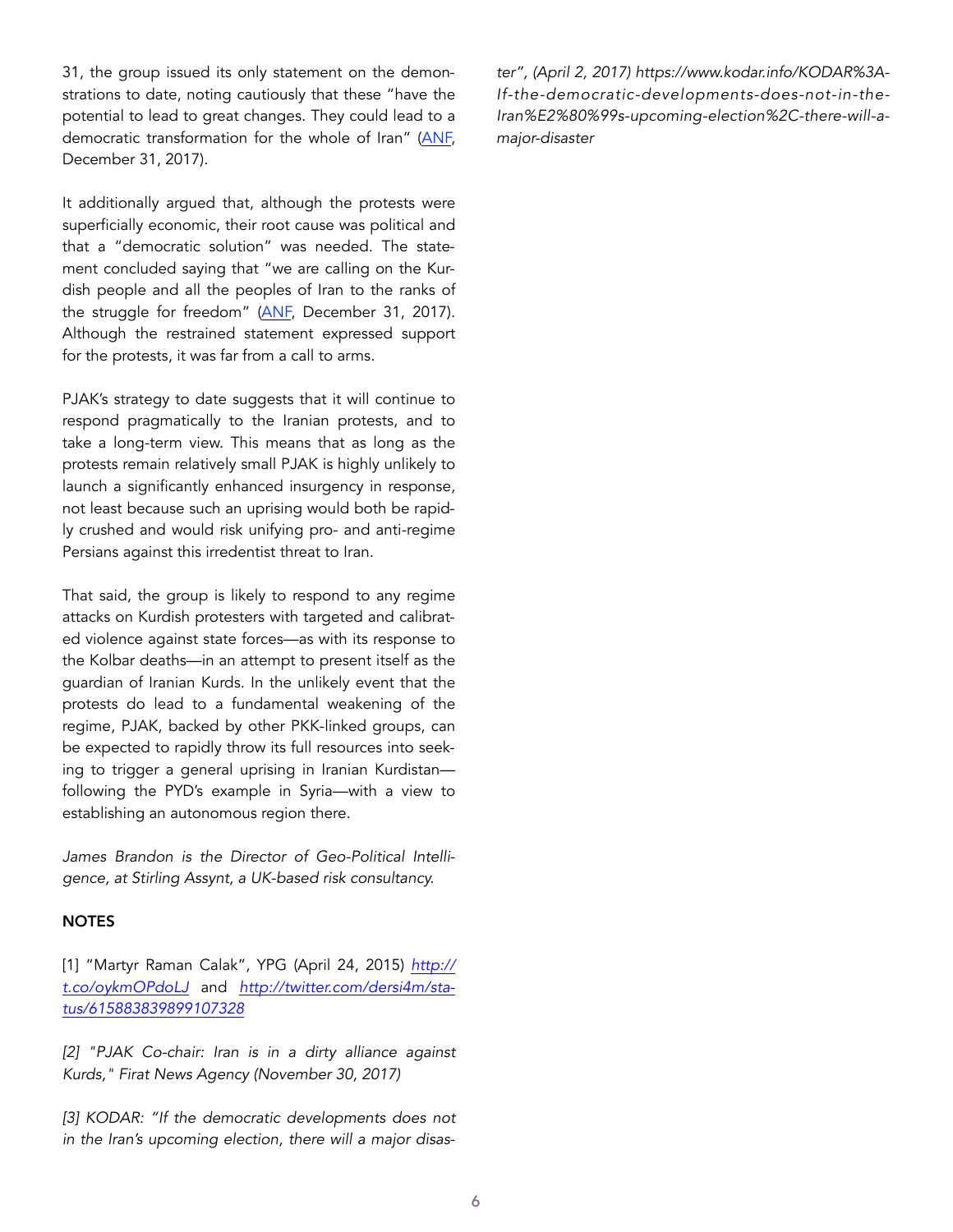# A One-Armed IS Warlord and the Problem of Militant Returnees in Georgia

#### *Aleksandre Kvakhadze*

On November 22, 2017, [Ahmed Chataev,](https://jamestown.org/organization/akhmed-chataev/) the leader of a Russian-speaking faction of Islamic State (IS), was killed, along with two other militants, during a siege by Georgian special forces of an apartment block in Tbilisi. Following a 20-hour skirmish, according to Georgian officials, Chataev blew himself up rather than be captured [\(Tabula](http://www.tabula.ge/ge/story/127117-sus-i-chataevma-tavi-aifetqa-ori-piri-ki-likvidirebulia-specrazmis-mier), December 1, 2017).

The incident highlights an ongoing concern for Georgia—as IS has lost territory in Syria and Iraq, foreign fighters from Georgia and the North Caucasus are returning home. In what is a predominantly Christian country, the Georgian Muslim minority already faces challenges to integration. Now, returning militants are bringing with them the risk that local Muslim communities will be targeted for radicalization. More broadly, the presence of Caucasian militants has implications for European states and could also legitimize Russia's aspirations to bolster its soft and hard power influence over its small southern neighbor.

# The Man With One Arm

Chataev began his jihadist training in the 1990s, joining the Chechen insurgency during the interwar period and training at a camp connected to the noted Saudi-born jihadist Amir Khattab [\(Novaya Gazeta,](https://www.novayagazeta.ru/articles/2016/07/04/69138-terakt-v-stambule-rossiyane-pod-podozreniem-sprovotsiruet-li-deystviya-turetskih-spetssluzhb-pritok-novyh-rekrutov-v-siriyu) June 4, 2016). He lost his arm while fighting in the Second Chechen War, earning him the nickname "Ahmed-one-arm."

In 2003, Chataev was granted asylum in Austria. Although he was arrested multiple times between 2008 and 2011—in Sweden, Ukraine and Bulgaria—his refugee status prevented his extradition to Russia ([Kavkazskii Uzel,](http://www.kavkaz-uzel.eu/articles/285270/) December 2, 2017). In 2010, Chataev moved to Georgia, where he married a local Kist woman and settled in the Pankisi Gorge, a Muslim region in the eastern part of the country. [1]

In August 2012, during fighting between Georgian armed forces and North Caucasian insurgents in the Lopota Gorge, the Georgian Ministry of Internal Affairs used Chataev as a negotiator to establish a dialogue with the fighters, or so he claimed. When shooting broke out, he was left severely wounded and lost his foot. A few days later, he was found in the forest and arrested for possession of explosives.

Despite being an important witness to the Lopota incident, he was released later that year and left Georgia ([Expert Club,](http://eng.expertclub.ge/portal/cnid__12941/alias__Expertclub/lang__en/tabid__2546/default.aspx) November 15, 2012). Then, in February 2015, he resurfaced in Syria as a commander of Jamaat Yarmuq, an IS-aligned predominantly North Caucasian group that was involved in the siege of the Kurdish town of Kobani.

By then, Chataev was by wanted by the United States, Russia and Turkey. Russian security officials believed he was responsible for recruiting militants and accused him of plotting terrorist attacks in Russia and Western Europe ([Kavkazskii Uzel,](http://www.kavkaz-uzel.eu/articles/285270/%22%20%5Cl%20%22note_link_21) December 2, 2017). Meanwhile, Turkish media named him as the organizer behind the July 2016 Ataturk Airport suicide bombing, although Turkish officials never confirmed his involvement ([Yeni](http://www.yenisafak.com/gundem/catayeve-kizilhac-korumasi-2489997)  [Safak,](http://www.yenisafak.com/gundem/catayeve-kizilhac-korumasi-2489997) July 3, 2016; [Militant Leadership Monitor,](https://jamestown.org/program/alleged-mastermind-of-istanbul-airport-bombing-who-is-akhmed-chataev/) July 1, 2016).

Despite this, Chataev managed to sneak back into Georgia, presumably slipping past the Georgian security services. The more troubling alternative, which was suggested by opposition politician Givi Targamadze, is that Georgian officials allowed Chataev to return ([Tabula,](http://www.tabula.ge/ge/story/127125-targamadze-chataevis-shemosvla-gaxarias-moadgilis-sabanadzis-pasuxismgeblobacaa) December 1, 2017).

# A New Path for Caucasian Jihad

Officials estimate that 50 Georgian citizens have fought for various jihadist groups in Syria and Iraq ([Civil Geor](http://www.civil.ge/geo/article.php?id=29936)[gia,](http://www.civil.ge/geo/article.php?id=29936) November 28, 2015). The majority are ethnic Kists, but Adjaran Georgians and Azerbaijanis are also among that number ([VoA,](https://www.amerikiskhma.com/a/syria-georgia-pankisi/3151161.html) 18 January, 2016). Despite this relatively small number of fighters, at least four Georgian citizens have emerged as prominent field commanders, securing their place in the elite of global jihad ([Kavkazskii Uzel,](http://www.kavkaz-uzel.eu/articles/251513/) December 11, 2017).

As the shootout at the Tbilisi apartment block where Chataev was killed demonstrates, the return of these militants has already commenced. Indeed, Chataev was not the first returning jihadist to gain media attention in November 2015, IS militant David Borchashvili was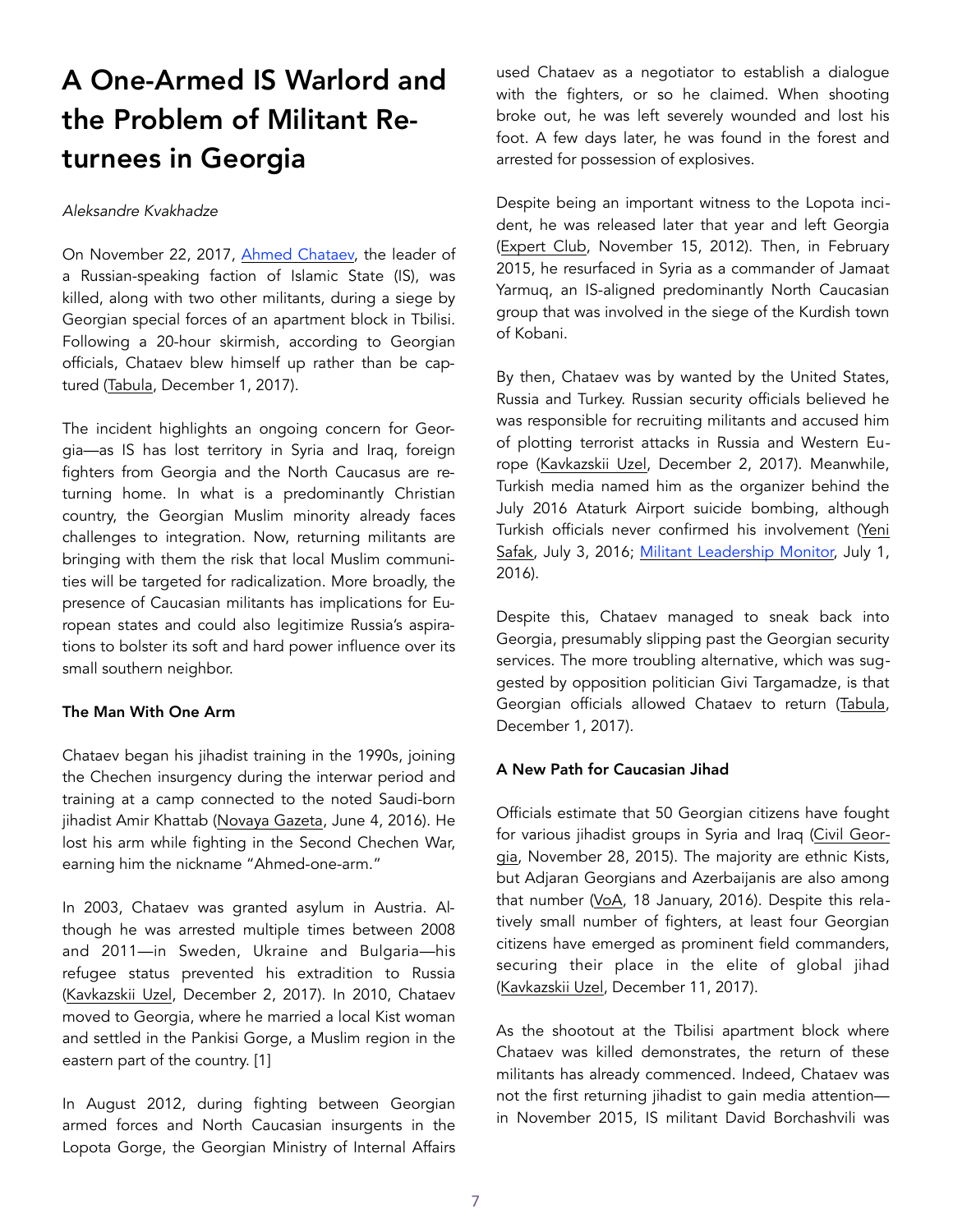arrested upon his arrival at the Tbilisi airport ([Tabula,](http://www.tabula.ge/ge/story/102180-terorizmis-muxlit-dakavebul-davit-borchashvils-brali-klinikashi-tsarudgines) November 23, 2015).

Returning jihadists not only pose an immediate threat to public safety in Georgia, but they are also well positioned to radicalize members of the local Muslim community. Political disenfranchisement and economic hardship have created fertile ground for recruitment and radicalization within Georgia's Muslim community. Meanwhile, the experience of the Soviet-Afghan War suggests that returning veterans of jihadist conflicts can increase the capabilities of domestic Islamist groups. [2]

The most immediate concern for security officials, however, is just how close Chataev came to achieving his objectives. Audio recordings recovered from his personal computer indicate that he intended to carry out terrorist attacks against diplomatic missions in Georgia and Turkey ([State Security Service of Georgia,](http://ssg.gov.ge/en/news/303/State-Security-Service-of-Georgia-Detained-5-Individuals-on-charges-of-Financing-Providing-other-Material-Support-and-Resources-to-Terrorist-Activities-) December 26, 2017).

Whatever the extent of Chataev's plans, there are potentially huge implications if an internationally focused jihadist cell can set up operations in Georgia. Centrally located, Georgia is a potential transit route for thousands of North Caucasian and Azerbaijani jihadists from the theater of war to European destinations. Simplified visa regimes with neighboring countries allow international militants to travel uninhibited, and Georgian jihadists could potentially benefit from a visa-liberalization scheme that permits Georgian citizens to visit European Union member states visa-free for up to 90 days.

# Security Dilemma for Georgia

The clash in Tbilisi reveals fundamental weaknesses in Georgia's security apparatus. Despite Chataev's lengthy record, his group was able to infiltrate the country, rent an apartment in the capital and obtain weaponry sufficient to resist heavily armed security forces.

Further information emerged after five Pankisi Gorge residents accused of assisting Chataev's group were ar-rested on December 25 ([State Security Service of Geor](http://ssg.gov.ge/en/news/303/State-Security-Service-of-Georgia-Detained-5-Individuals-on-charges-of-Financing-Providing-other-Material-Support-and-Resources-to-Terrorist-Activities-)[gia,](http://ssg.gov.ge/en/news/303/State-Security-Service-of-Georgia-Detained-5-Individuals-on-charges-of-Financing-Providing-other-Material-Support-and-Resources-to-Terrorist-Activities-) December 26, 2017). Georgian officials claimed that the militants had entered through the "green corridor"—the mountainous part of the Georgian-Turkish border used by North Caucasian militants and smugglers—and retrieved weapons hidden for them in the forest ([Pirveli](http://pirveliradio.ge/?newsid=96143), December 5, 2017).

Incidents such as these reveal gaps in Georgia's border security. Mountainous, forested terrain makes the borders with Russia and Turkey porous and difficult to control, particularly in summer when the snow has cleared. Such conditions favorable to jihadists' movement heighten the risk of domestic terrorism. Indeed, the Georgian faction of IS has threatened attacks on local authorities and members of the moderate Muslim clergy ([Jam News,](https://jam-news.net/?p=2983&lang=ka) November 24, 2015).

Furthermore, the transit of foreign fighters is a key element in Russia's diplomatic rhetoric toward Georgia. Russia's military doctrine allows Russian armed forces to launch operations abroad to protect Russian citizens. Therefore, the presence of Caucasian militants could serve as a pretext for further Russian involvement in Georgian national security and domestic policy. Russia could pressure Georgia to create a joint counterterrorism center, thereby legitimizing the presence of the Russian security apparatus in Georgia. [3] This would have the added advantage for Moscow of coming at a significantly lower cost in terms of resources and political capital than a military intervention.

The presence of Caucasian jihadists in Georgia is a complex issue for domestic and international security policy. The latest incidents indicate that the Georgian government can react effectively to immediate threats from militants—as they appeared to do in the showdown with Chataev—but it must work to build the capabilities necessary to anticipate and neutralize threats before they erupt into public shootouts.

*Aleksandre Kvakhadze is a researcher of the Caucasus region based at the Institute of Caucasian Studies at Tbilisi State University.* 

# **NOTES**

[1] Kists are ethnic Chechens living in the Pankisi Gorge.

[2] Cilluffo, F., Cozzens, J. and Ranstorp, M. (2010). *Foreign fighters*. Washington, DC: Homeland Security Policy Institute. p. 28

[3] A joint Russian-Georgian Counter-Terrorism Center was supposed to have been created in Georgia in return for the withdrawal of Russian military bases from Batumi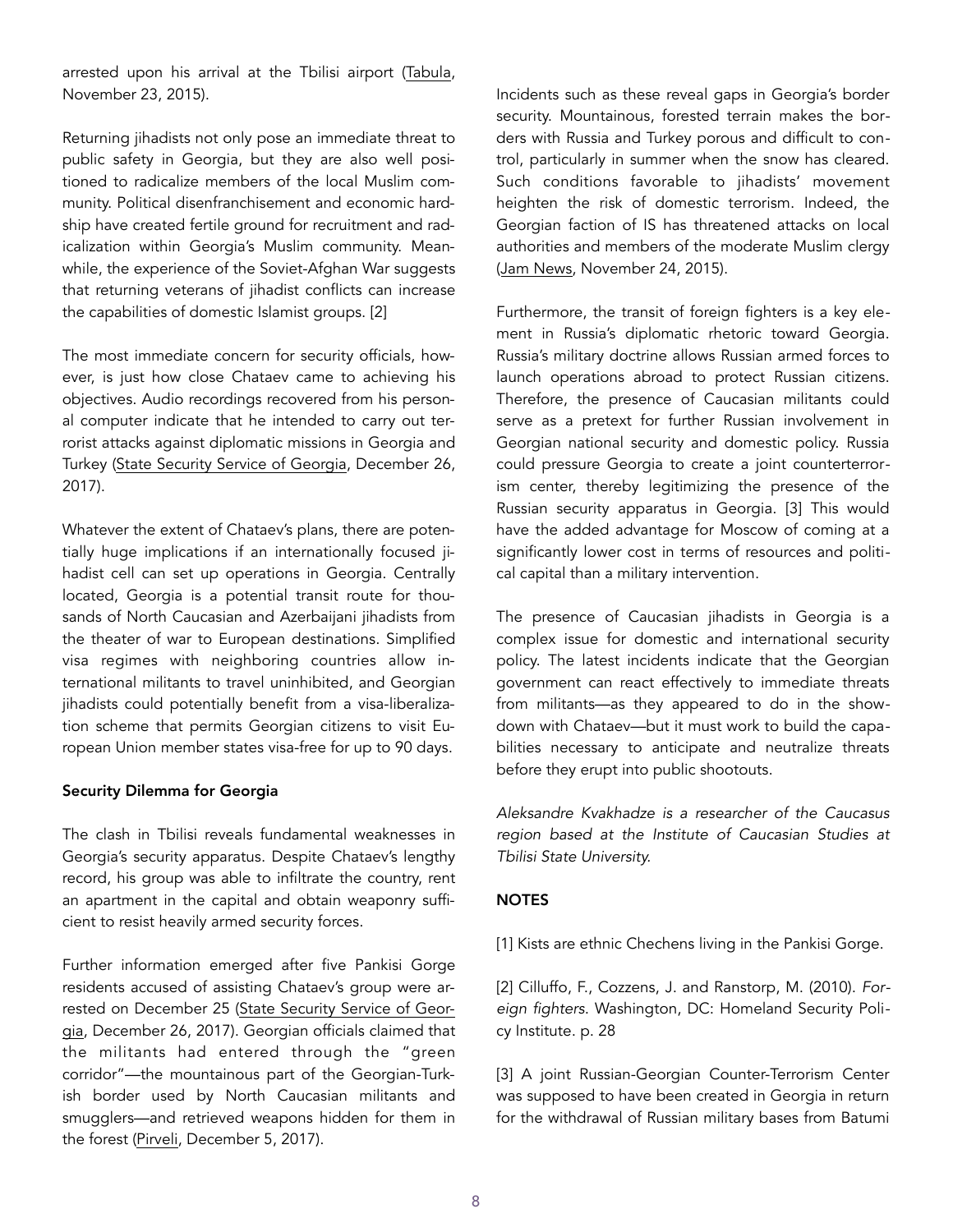and Akhalkalaki, but plans were put on hold after the and Akhalkalaki, but plans were put on hold after the **Egypt Looks for Security An-**<br>Russian-Georgian war in 2008.

# swers as Its War on Terrorism Moves to the Desert Oases

#### *Andrew McGregor*

The spread of the Islamist insurgency in the Sinai Peninsula to the heavily populated Nile Delta and Nile Valley regions of Egypt has been facilitated by the importation of arms from Muammar Gaddafi's looted Libyan armories. Prior to Libya's 2011 revolution, arms and explosives were difficult to obtain. Since then, the growth of new Egyptian militant groups such as Liwaa al-Thawra (Revolution Brigade) and Harikat Souad Masr (Hasm – Arms of Egypt Movement) have been enabled by the availability of arms smuggled over 370 miles through the vast wastes of Egypt's Western Desert, the 263,000 square miles of which account for two-thirds of Egypt's land mass. With the Libyan-Egyptian border stretching for more than 650 miles, uncontrolled entry points to Egypt are plentiful, allowing militants and smugglers to move back and forth.

### The Oases

The only centers of population in the Western Desert are the ancient oases of Siwa, Dakhla, Farafra, Bahariya and Kharga. Over time, the oases have been occupied by Ancient Egyptians, Romans, Mamluks and Ottomans. Modern influences only began to enter the oases with the construction of a road connecting them to the Nile valley in the 1970s. The mostly Muslim peoples of the oases are a mix of their original ancient inhabitants, Berbers, Arab Bedouin from Libya and migrants from the Nile Valley.

Despite their isolation, the recent battles fought in the oases between Islamist extremists and government forces are far from the first incidents of large-scale violence in these communities. The terrain of the Western Desert has been treacherous for military operations since the Persian King Cambyses lost an entire army to a sandstorm after it had been sent to destroy the Oracle of Amun in 55 BCE.

In the modern era, the oases only began to come under Egyptian government control in the 18th and 19th centuries. In 1819, the Egyptian Viceroy Muhammad Ali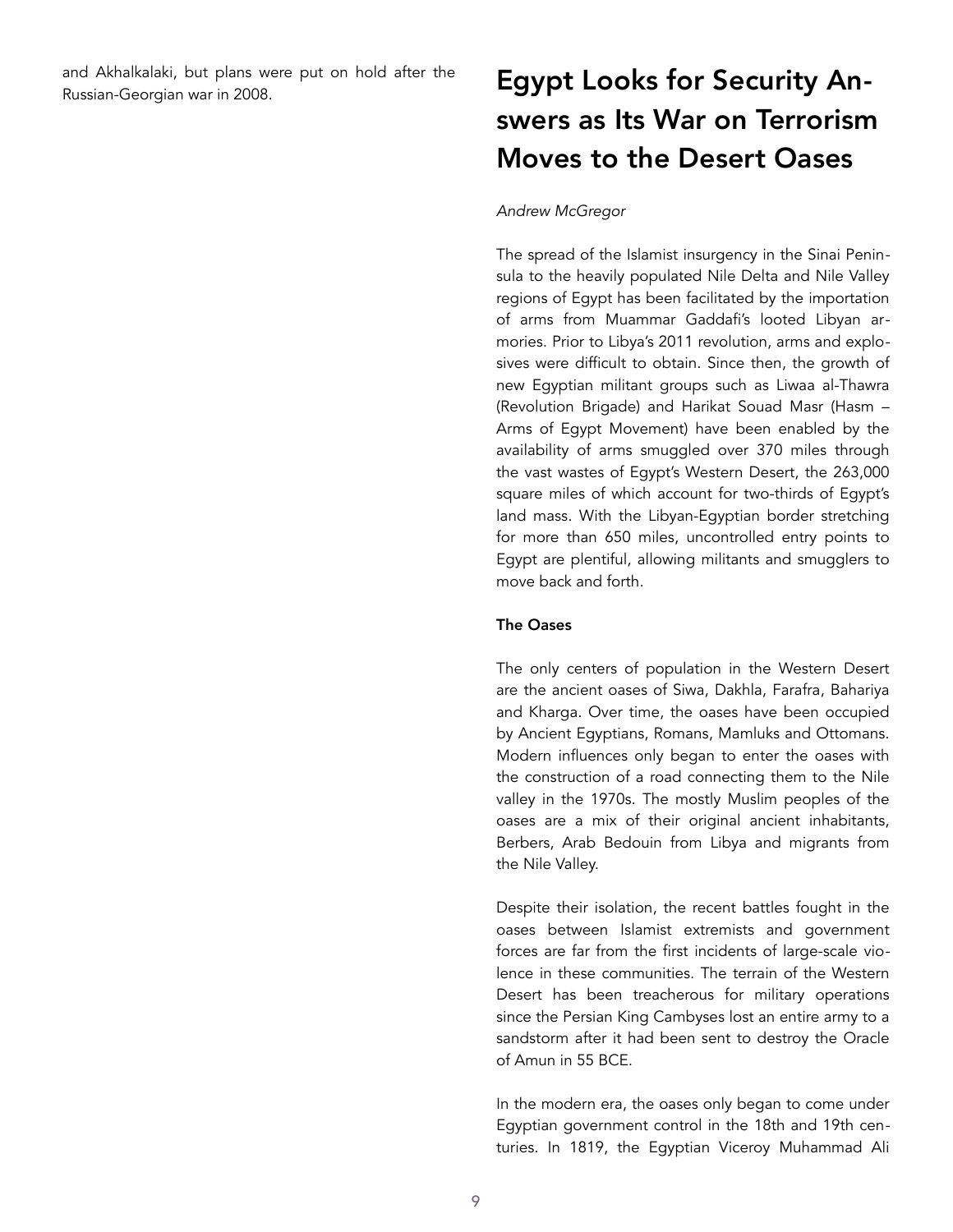succeeded where Cambyses had failed by bringing Siwa under Egyptian control in a ruthless conquest in which he deployed Bashi Bazouks (ill-disciplined Ottoman irregulars), Bedouin fighters and a battery of artillery.

Conflict returned to the region during the First World War, when an Ottoman-allied expeditionary force entered the Western Desert from Libya. Commanded by Libyan Sanusi leader Sayyid Ahmad al-Sharif and Egyptian defector and professional soldier Muhammad Salih al-Harb, the expedition was designed to sweep through the oases before inciting an anti-British rebellion in the Nile Valley. By March 1916, the Sanusis held all five major oases, but the rebellion failed to materialize. After a year of ever more difficult attempts to sustain an army in the desert, Ahmad al-Sharif returned to Libya with only 200 men, his reputation in tatters.

British officers in stripped-down Ford Model T's began intensive exploration of the desert in the postwar years. When war again descended on the region in 1939, their work provided the basis for successful anti-Axis operations by the Commonwealth's Long Range Desert Group (LRDG). In the years before the defeat of the Nazi's Field Marshal Rommel and his Afrika Korps, LRDG vehicles ranged the desert, discovering the routes that are now used by smugglers and arms traffickers.

Tensions rose in the region again after Gaddafi seized power in Libya in 1969. However, the colonel's attempts to incite revolutionary activity amongst the cross-border Awlad Ali Bedouins (with historic ties to Libya) were dashed by a four-day border war in 1977, in which Gaddafi discovered his small and amateurish army was no match for battle-tested Egyptian troops.

# Egyptian Efforts to Control Arms Smuggling

The movement of arms from Libya to Egypt began during the short tenure of Egypt's President Muhammad Morsi, who was deposed by the army in July 2013. Security forces disrupted a major arms smuggling network, the so-called Madinat Nasr cell, in November 2012. The suspects claimed the arms were intended for Syria, but plans and documents found in their possession indicated the arms were to be used by the extremists to overthrow the government of Muhammad Morsi, whom they reviled for participating in democratic elections. [1] However, when an arms convoy was intercepted near Siwa Oasis in July 2013, it became clear that the problem was far from solved [\(Mada Masr](https://www.madamasr.com/en/2017/10/22/feature/politics/the-western-desert-the-other-front-in-the-egyptian-war-on-terror/) [Cairo], October 22, 2017).

The Egypt-Libya border region is patrolled by the Egyptian Border Guards, a lightly armed paramilitary unit operating out of the western oases. The Egyptian armed forces do not have a counterpart to partner with on the Libyan side, although there are growing ties with Field Marshal Khalifa Hafter, commander of a largely Cyrenaïcan (eastern Libyan) militia coalition known as the Libyan National Army (LNA). Restoring security in Libya is key to ending the cross-border arms shipments, and Egypt has agreed to reorganize the LNA with the intention of molding it into a true national force ([Middle](https://www.middleeastmonitor.com/20170919-egypt-to-restructure-libyas-army-under-haftars-command/%22%20%5Ct%20%22_blank)  [East Monitor,](https://www.middleeastmonitor.com/20170919-egypt-to-restructure-libyas-army-under-haftars-command/%22%20%5Ct%20%22_blank) September 19, 2017).

Despite the efforts of the border guards and the Egyptian air force, shipments of Libyan arms (including advanced weapons) appeared to intensify in the last year:

- May 8 2017 The Egyptian Army announced the destruction of a convoy of 15 vehicles carrying arms and ammunition across the Libyan border into Egypt ([Ahram Online,](http://english.ahram.org.eg/NewsContent/1/0/268389/Egypt/0/Egyptian-armed-forces-foils-attempt-to-smuggle-arm.aspx) May 8, 2017).
- June 27, 2017 An Egyptian army spokesman claimed 12 vehicles loaded with arms, ammunition and explosives had been destroyed during 12 hours of airstrikes near the Libyan border ([Reuters,](https://www.reuters.com/article/us-egypt-security/egyptian-air-strikes-hit-12-vehicles-crossing-from-libya-military-idUSKBN19I1OY) June 27, 2017; [AFP,](https://www.al-monitor.com/pulse/afp/2017/06/egypt.html) June 27, 2017; [New Arab,](https://www.alaraby.co.uk/english/news/2017/6/28/egyptian-military-strikes-libyan-weapons-convoy-crossing-border) June 28, 2017).

• July 16, 2017 – Fifteen vehicles carrying explosives, weapons and ammunition were reported de-stroyed by the Egyptian air force ([Middle East Monitor,](https://www.middleeastmonitor.com/20170717-egypt-army-thwarts-militant-attempt-to-cross-libyan-border/) July 17, 2017).

• October 23, 2017 – The Egyptian air force reported the destruction of eight vehicles in the Western Desert carrying arms and ammunition ([Daily News](https://dailynewsegypt.com/2017/10/23/air-force-destroys-8-vehicles-carrying-arms-western-desert/)  [Egypt,](https://dailynewsegypt.com/2017/10/23/air-force-destroys-8-vehicles-carrying-arms-western-desert/) October 23, 2017).

October 27, 2017 - The interior ministry recovered 13 bodies as well as weapons and suicide bomb belts after a raid on a training camp for militants at a farm on the highway from Asyut to the oasis of Kharga ([Reuters](https://www.reuters.com/article/us-egypt-security/egypt-kills-13-militants-in-raid-on-western-desert-farm-idUSKBN1CW12U), October 27, 2017; [Daily News Egypt](https://dailynewsegypt.com/2017/10/28/security-raid-kills-13-alleged-militants-assiut/), October 28, 2017).

• October 31, 2017 – The Egyptian army reported the destruction of six 4x4 vehicles and the death of all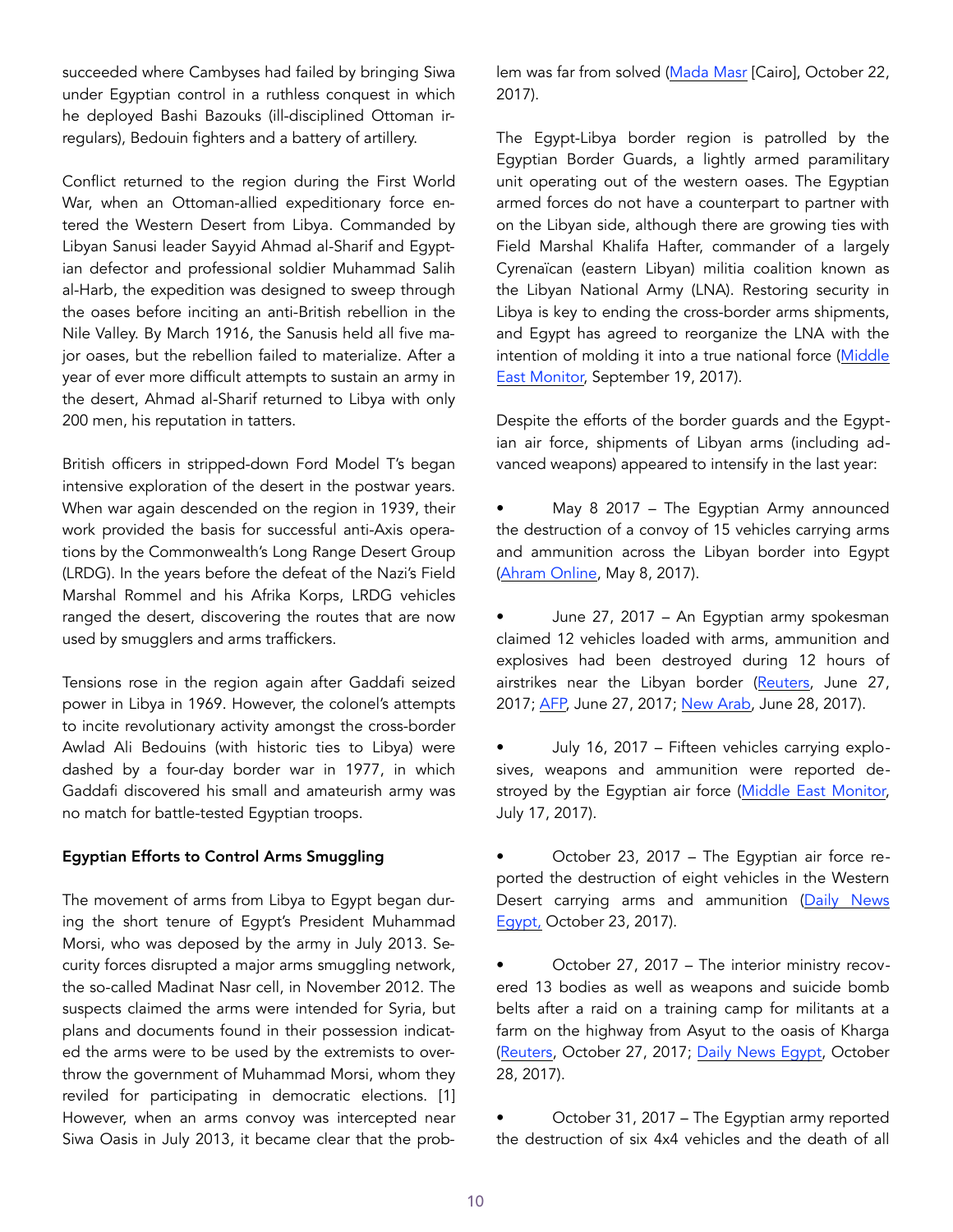their occupants. The vehicles were reportedly carrying arms and other illegal materials [\(Ahram](http://english.ahram.org.eg/NewsContent/1/64/280700/Egypt/Politics-/Egypts-military-foils-attempt-to-smuggle-arms-and-.aspx) Online [Cairo], October 31, 2017). Earlier that day, Egyptian airstrikes targeting facilities of the Shura Council of Mujahideen in Derna, Libya killed at least 20 civilians [\(Mada Masr](https://www.madamasr.com/en/2017/10/31/feature/politics/while-cairo-condemns-derna-bombing-government-source-attributes-airstrikes-to-egyptian-air-force/) [Cairo], October 31, 2017). [2]

• November 11, 2017 - An army spokesman reported the destruction of 10 vehicles carrying arms and ammunition in the Western Desert [\(Ahram Online,](http://english.ahram.org.eg/NewsContent/1/0/281312/Egypt/0/Egypts-army-foils-attempt-to-smuggle-arms-through-.aspx) November 11, 2017; [Libya Herald](https://www.libyaherald.com/2017/11/12/egypt-says-its-warplanes-struck-new-terrorist-convoy-from-libya/), November 12, 2017).

In all, President Abdel Fattah al-Sisi claims that Egypt has destroyed no less than 1,200 vehicles carrying arms, ammunition and fighters in the 30 months prior to November 2017 [\(Xinhua,](http://news.xinhuanet.com/english/2017-11/11/c_136745207.htm) November 11, 2017). Though the list above may seem to indicate Egyptian success in controlling the border, the influx of modern weapons to Sinai and the Nile Valley suggests many arms convoys continue to get through the Egyptian defenses.

Controlling the border from the air without intelligence from the ground can lead to undesirable outcomes, particularly in a region that has become increasingly popular with tourists, who can now enjoy relatively safe excursions into the inhospitable desert thanks to 4x4 vehicles, satellite phones and GPS navigational equipment. From the air, there is little to distinguish tourist convoys from convoys of arms traffickers, as the Egyptian military discovered when one of their Apache attack helicopters mistakenly slaughtered 12 guides and Mexican tourists, despite their having a police escort, in September 2015. Authorities claimed the group of four vehicles was in an area near Bahariya oasis "off limits to foreign tourists," although a permit with a full itinerary had been obtained for travel in the region ([BBC](http://www.bbc.com/news/world-middle-east-34241680), September 13, 2015; [PanAm Post,](https://panampost.com/franco-bastida/2015/09/15/leaked-permit-refutes-egypts-account-of-mexican-tourist-massacre/) September 15, 2015).

#### Farafra Oasis

One of the most dangerous militants operating in the Western Desert is [Hisham 'Ali al-Ashmawy Musaad](https://jamestown.org/organization/hisham-ashamwy/)  [Ibrahim](https://jamestown.org/organization/hisham-ashamwy/) (a.k.a. Abu Omar Al-Muhajir), a graduate of the Egyptian military academy and a former member of the elite Saiqa (Thunderbolt) commando unit. Al-Ashmawy is reported to have received advanced military training in the United States [\(Egypt Today,](https://www.egypttoday.com/Article/2/28718/Hisham-Ashmawy-%E2%80%93-Egypt%E2%80%99s-most-dangerous-wanted-terrorist) October 21, 2017).

After 10 years' service in Sinai, Ashmawy was dismissed from the Egyptian army for Islamist activities and promptly joined the Ansar Bayt al-Maqdis terrorist group (which later became Islamic State's Sinai Province) in 2012, where he provided training in weapons and tactics.

In July 2014, al-Ashmawy led an attack on Egyptian border guards in the Western Desert's Farafra oasis. The assault was carried out by uniformed militants in fourwheel drive vehicles and armed with rocket-propelled grenades (RPGs) and other weapons ([Egypt Today,](https://www.egypttoday.com/Article/1/34560/11-elements-of-Ansar-Beit-al-Maqdes-send-to-Grand) November 28, 2017). The poor ground-air cooperation in the Egyptian military was again exposed when an injured officer was unable to call in air and ground support after the attackers broke off, allowing the militants to withdraw safely into the desert after killing 21 border guards ([Egypt Today,](https://www.egypttoday.com/Article/2/28718/Hisham-Ashmawy-%E2%80%93-Egypt%E2%80%99s-most-dangerous-wanted-terrorist) October 21, 2017). Wounded during the operation, al-Ashmawy was taken for treatment in the Libyan city of Derna, an Islamist stronghold where he had strong connections with the now defunct Ansar al-Sharia group ([Egypt Today,](https://www.egypttoday.com/Article/2/28718/Hisham-Ashmawy-%E2%80%93-Egypt%E2%80%99s-most-dangerous-wanted-terrorist) October 21, 2017).

Soon after the Farafra assault, Ashmawy split from Bayt al-Maqdis over the group's decision to pledge allegiance to Islamic State (IS). He appeared in a 2015 video under the name Abu Omar al-Muhajir to claim responsibility for the Farafra attack and to announce he was leading a new group, al-Murabitun (not to be confused with the Sahara/Sahel movement formerly led by Mokhar Belmokhtar).

In June 2016, militants struck again in Farafra, killing two officers and injuring three others [\(Daily News Egypt,](https://dailynewsegypt.com/2017/10/23/air-force-destroys-8-vehicles-carrying-arms-western-desert/) October 23, 2017).

#### Disaster at Bahariya Oasis

The desert's Islamist militants again displayed their military skills with the October 20, 2017 destruction of a column of Egyptian police. Working from air force intelligence that suggested a handful of militants were camped along the al-Wahat-al-Kharga-Assyut highway near the Bahariya oasis (85 miles southwest of Cairo), the Egyptian police sent to deal with them were working without air support and had only basic intelligence on the region ([al-Arabiya](http://english.alarabiya.net/en/features/2017/10/21/Details-emerge-of-attack-between-police-extremists-in-Egypt-s-Western-Desert.html), October 21, 2017).

Instead of a handful of terrorists, the police column ran into an ambush carried out by a larger than expected force. Egyptian security sources told multiple media outlets that over 50 security officers had been killed before